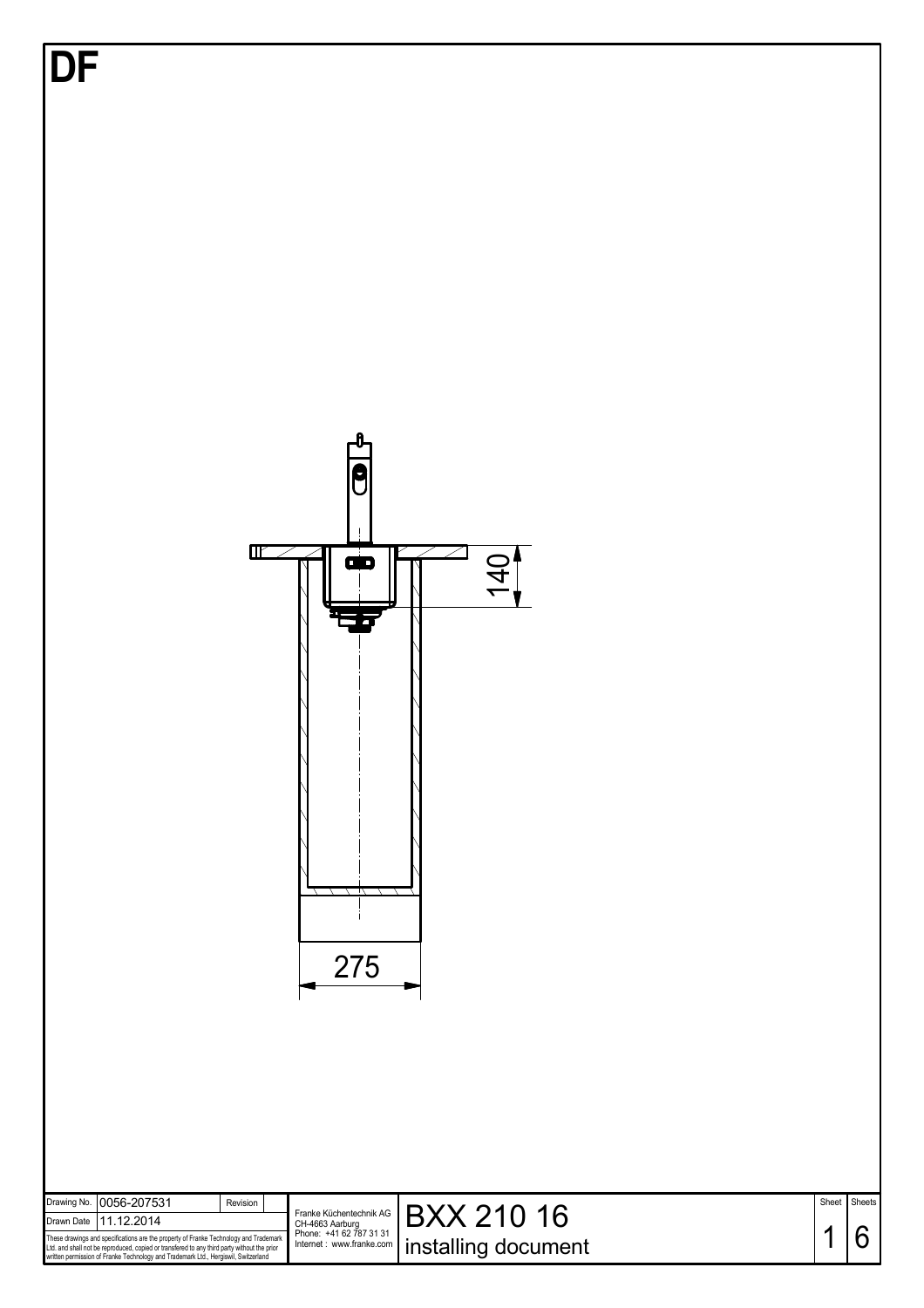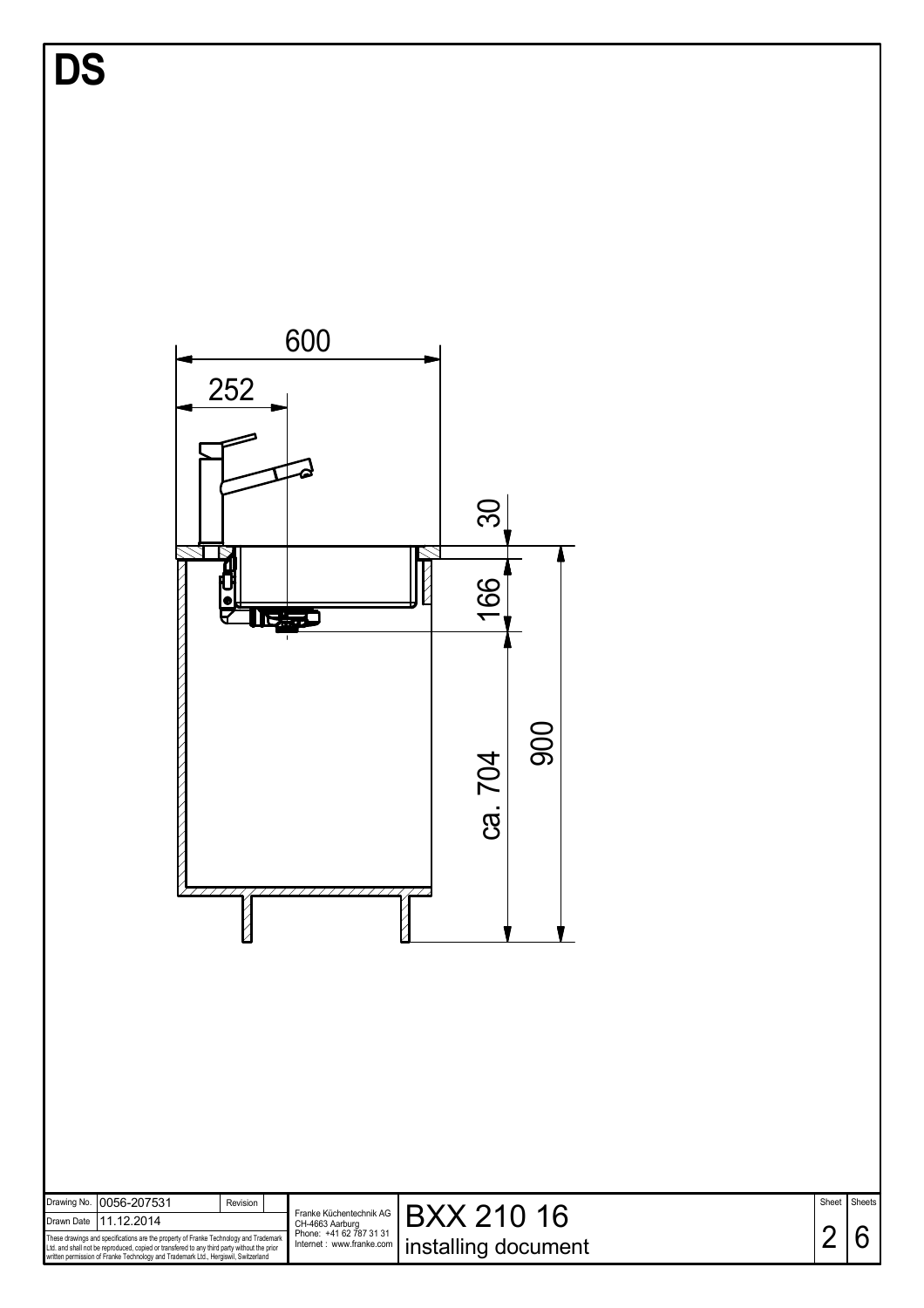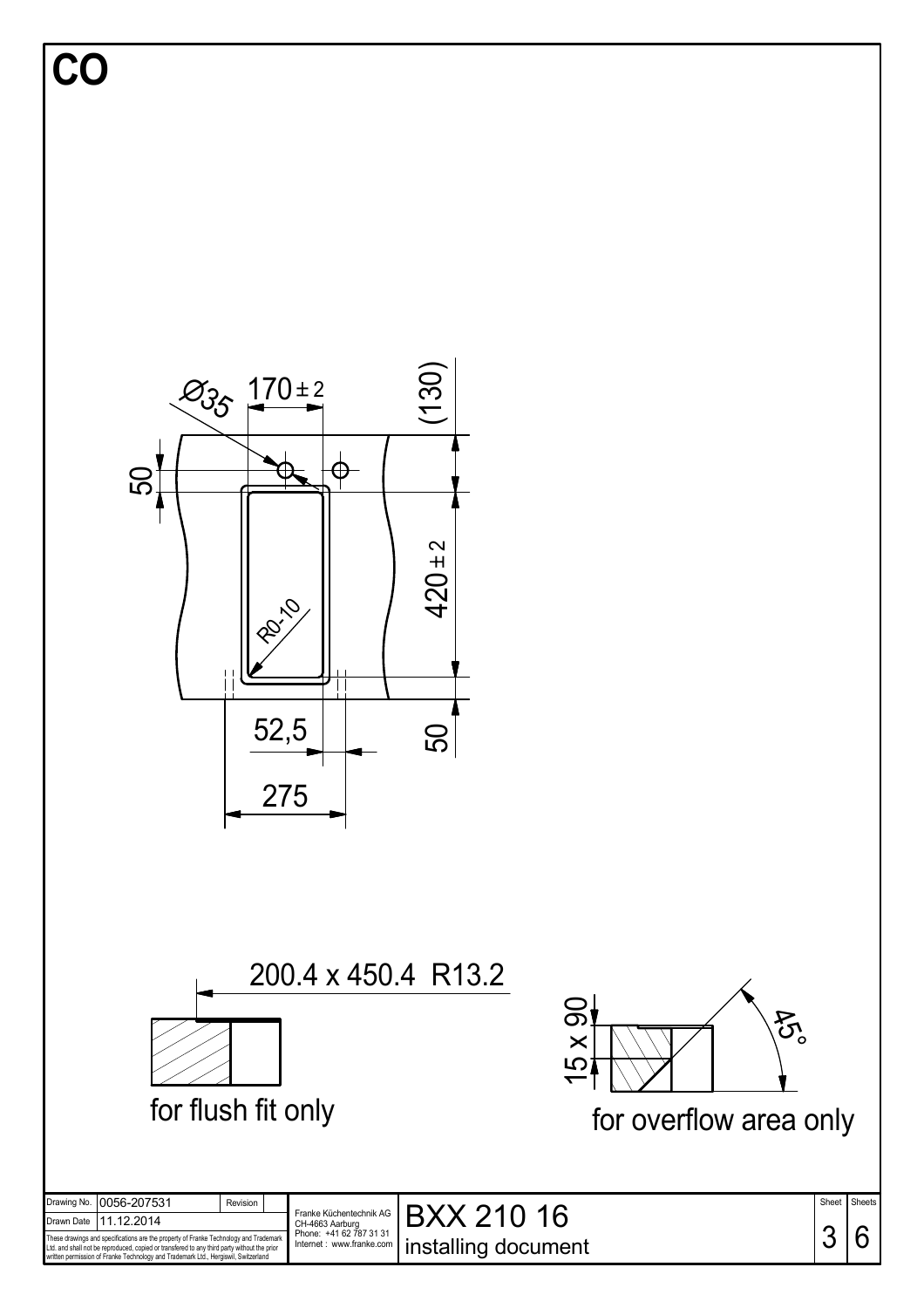| <b>CNC</b>                                                                                                                                                                                                                                                                                                |                                                                                                    |                                          |   |                   |
|-----------------------------------------------------------------------------------------------------------------------------------------------------------------------------------------------------------------------------------------------------------------------------------------------------------|----------------------------------------------------------------------------------------------------|------------------------------------------|---|-------------------|
|                                                                                                                                                                                                                                                                                                           |                                                                                                    |                                          |   |                   |
| 0056-207531<br>Drawing No.<br>Revision<br>11.12.2014<br>Drawn Date<br>These drawings and specifications are the property of Franke Technology and Trademark<br>Ltd. and shall not be reproduced, copied or transfered to any third party without the prior<br>written permission of Franke Technology and | Franke Küchentechnik AG<br>CH-4663 Aarburg<br>Phone: +41 62 787 31 31<br>Internet : www.franke.com | <b>BXX 210 16</b><br>installing document | 4 | Sheet Sheets<br>6 |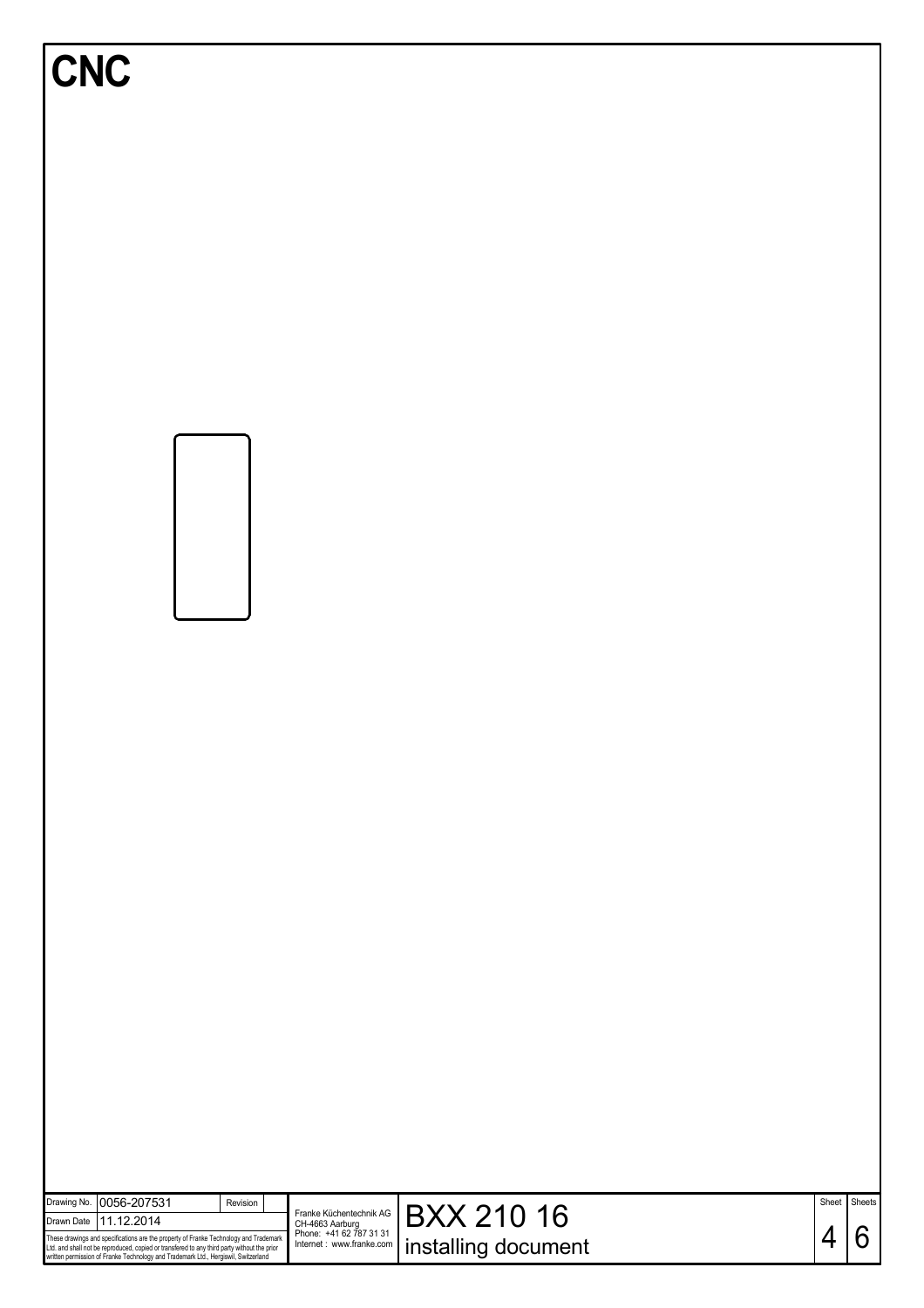| DT                                                                                                                                                                                                                                                                             | 200<br>$\bm{\Theta}$<br>410<br>450                                                                                                                         |            |             |
|--------------------------------------------------------------------------------------------------------------------------------------------------------------------------------------------------------------------------------------------------------------------------------|------------------------------------------------------------------------------------------------------------------------------------------------------------|------------|-------------|
| 0056-207531                                                                                                                                                                                                                                                                    | 160                                                                                                                                                        |            |             |
| Drawing No.<br>11.12.2014<br>Drawn Date<br>These drawings and specifications are the property of Franke Technology and Trademark<br>Ltd. and shall not be reproduced, copied or transfered to any third party without the prior<br>written permission of Franke Technology and | Revision<br><b>BXX 210 16</b><br>Franke Küchentechnik AG<br>CH-4663 Aarburg<br>Phone: +41 62 787 31 31<br>installing document<br>Internet : www.franke.com | Sheet<br>5 | Sheets<br>6 |